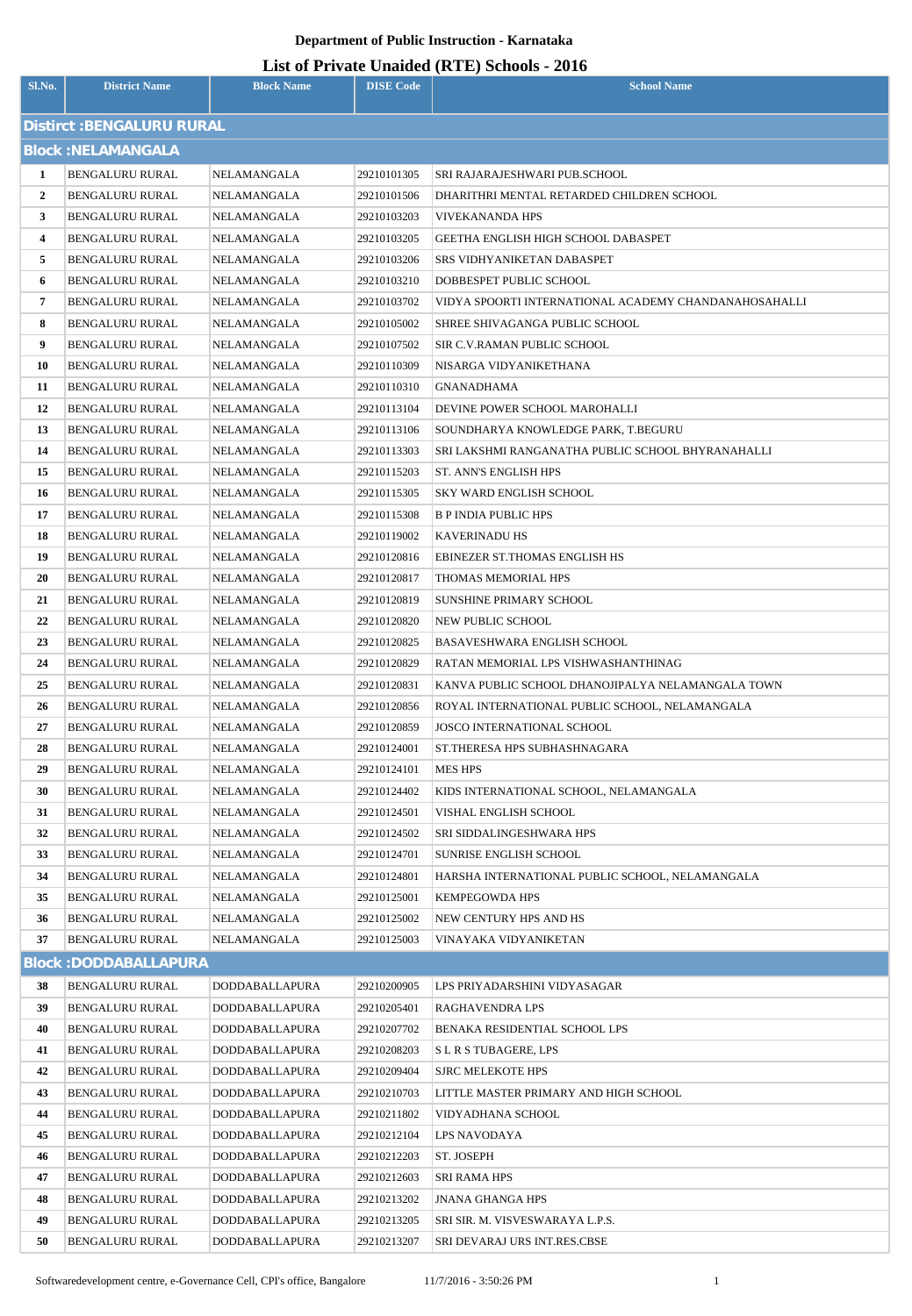# **List of Private Unaided (RTE) Schools - 2016**

|            |                                    |                            |                            | List of Frivate Unaffect (KFL) SCHOOLS - 2010    |
|------------|------------------------------------|----------------------------|----------------------------|--------------------------------------------------|
| Sl.No.     | <b>District Name</b>               | <b>Block Name</b>          | <b>DISE Code</b>           | <b>School Name</b>                               |
| 51         | <b>BENGALURU RURAL</b>             | DODDABALLAPURA             | 29210215202                | VINODA HPS                                       |
| 52         | BENGALURU RURAL                    | DODDABALLAPURA             | 29210215203                | NIKHILA LPS                                      |
| 53         | BENGALURU RURAL                    | DODDABALLAPURA             | 29210215207                | <b>ST. PAULS PUBLIC SCHOOL</b>                   |
| 54         | <b>BENGALURU RURAL</b>             | DODDABALLAPURA             | 29210216804                | <b>RANGANATHA HPS</b>                            |
| 55         | <b>BENGALURU RURAL</b>             | DODDABALLAPURA             | 29210216807                | <b>GREENVYALI PUBLIC SCHOOL</b>                  |
| 56         | BENGALURU RURAL                    | DODDABALLAPURA             | 29210219004                | <b>JNANAVAHINI HPS D.BELAVANGALA</b>             |
| 57         | BENGALURU RURAL                    | DODDABALLAPURA             | 29210219007                | NISARGA PUBLIC SCHOOL                            |
| 58         | <b>BENGALURU RURAL</b>             | DODDABALLAPURA             | 29210219707                | SURYODAYA PUBLIC SCHOOL                          |
| 59         | <b>BENGALURU RURAL</b>             | DODDABALLAPURA             | 29210224002                | <b>NETHAJI LPS</b>                               |
| 60         | BENGALURU RURAL                    | DODDABALLAPURA             | 29210224102                | SHRIMATHA INTERNATIONAL PUBLIC SCHOOL            |
| 61         | BENGALURU RURAL                    | DODDABALLAPURA             | 29210224838                | <b>MARUTHI HPS DBPURA</b>                        |
| 62         | <b>BENGALURU RURAL</b>             | DODDABALLAPURA             | 29210225407                | LAVANYA KANNADA HPS                              |
| 63         | <b>BENGALURU RURAL</b>             | DODDABALLAPURA             | 29210225410                | <b>CARMEL JYOTHI HPS</b>                         |
| 64         | BENGALURU RURAL                    | DODDABALLAPURA             | 29210225601                | <b>MOUNT HEERA LPS</b>                           |
| 65         | BENGALURU RURAL                    | DODDABALLAPURA             | 29210225906                | WISDOM SCHOOL, LPS                               |
| 66         | <b>BENGALURU RURAL</b>             | DODDABALLAPURA             | 29210226001                | NIVEDITHA HPS DBPURA                             |
| 67         | BENGALURU RURAL                    | DODDABALLAPURA             | 29210226202                | M S V PUBLIC SCHOOL                              |
| 68         | BENGALURU RURAL                    | DODDABALLAPURA             | 29210226203                | ADITHYA PUBLIC SCHOOL, SANJAYNAGAR               |
| 69         | <b>BENGALURU RURAL</b>             | DODDABALLAPURA             | 29210226204                | SRI ARAVINDA PUBLIC SCHOOL                       |
| 70         | <b>BENGALURU RURAL</b>             | DODDABALLAPURA             | 29210226402                | SARASWATHI HPS DBPURA                            |
| 71         | BENGALURU RURAL                    | DODDABALLAPURA             | 29210226407                | KONGADIYAPPA ENGLISH SCHOOL, LPS                 |
| 72         | <b>BENGALURU RURAL</b>             | DODDABALLAPURA             | 29210226601                | SPJ TWINKLE STAR SCHOOL                          |
| 73         | <b>BENGALURU RURAL</b>             | DODDABALLAPURA             | 29210226701                | DEVALA MAHARSHI LPS                              |
| 74         | <b>BENGALURU RURAL</b>             | DODDABALLAPURA             | 29210226801                | <b>GEETHANJALI PUBLIC LPS DBPURA TOWN</b>        |
| 75         | <b>BENGALURU RURAL</b>             | DODDABALLAPURA             | 29210227001                | PRATHIBHA DEEPA PUBLIC SCHOOL                    |
| 76         | <b>BENGALURU RURAL</b>             | DODDABALLAPURA             | 29210227101                | LITTLE ANGEL HPS DBPURA                          |
| 77         | <b>BENGALURU RURAL</b>             | DODDABALLAPURA             | 29210227302                | <b>CAMBRIDGE LPS</b>                             |
| 78         | <b>BENGALURU RURAL</b>             | DODDABALLAPURA             | 29210227601                | SHREE PADMA VIDYANIKETHANA LPS                   |
| 79         | BENGALURU RURAL                    | DODDABALLAPURA             | 29210227603                | SWAMI VIVEKANANDA ENGLISH HPS                    |
| 80         | <b>BENGALURU RURAL</b>             | <b>DODDABALLAPURA</b>      | 29210227605                | HPS NATIONAL PUBLIC SCHOOL                       |
| 81         | <b>BENGALURU RURAL</b>             | DODDABALLAPURA             | 29210227901                | MAHAVEER JAIN HPS DBPURA                         |
| 82         | BENGALURU RURAL                    | DODDABALLAPURA             | 29210228104                | VIDYA SHILPA HIGH SCHOOL                         |
| 83         | <b>BENGALURU RURAL</b>             | DODDABALLAPURA             | 29210228402                | SRI CHETHANA PUBLIC SCHOOL                       |
|            | <b>Block: DEVANAHALLI</b>          |                            |                            |                                                  |
| 84         | <b>BENGALURU RURAL</b>             | DEVANAHALLI                | 29210302103                | VIHAN PUBLIC SCHOOL                              |
| 85         | <b>BENGALURU RURAL</b>             | DEVANAHALLI                | 29210302203                | <b>CHANDRAKALA HPS</b>                           |
| 86         | <b>BENGALURU RURAL</b>             | DEVANAHALLI                | 29210302504                | SRI.MARUTHI VIDYAMANDIR HS                       |
| 87<br>88   | BENGALURU RURAL<br>BENGALURU RURAL | DEVANAHALLI<br>DEVANAHALLI | 29210304302<br>29210305302 | RAKUM SCHOOL, BETTENAHALLI<br>VIVEKANANDA SCHOOL |
| 89         | <b>BENGALURU RURAL</b>             | DEVANAHALLI                | 29210305902                | <b>NAVODAYA LPS</b>                              |
| 90         | <b>BENGALURU RURAL</b>             | DEVANAHALLI                | 29210305904                | NAVODAYA CONVENT                                 |
| 91         | BENGALURU RURAL                    | DEVANAHALLI                | 29210305907                | SIR M V EDUCATION SOCIETY                        |
| 92         | <b>BENGALURU RURAL</b>             | DEVANAHALLI                | 29210305908                | ANANTHA VIDYANIKETHAN AVATHI                     |
| 93         | <b>BENGALURU RURAL</b>             | DEVANAHALLI                | 29210306602                | <b>OMKAR EDUCATION TRUST</b>                     |
| 94         | <b>BENGALURU RURAL</b>             | DEVANAHALLI                | 29210310104                | J D A HS MALIGENAHALLI                           |
| 95         | BENGALURU RURAL                    | DEVANAHALLI                | 29210310203                | <b>SRI G S V HS KARAHALLI</b>                    |
| 96         | BENGALURU RURAL                    | DEVANAHALLI                | 29210311803                | SRI SAI VIDYA MANDIRA, KANNAMANGALA              |
| 97         | <b>BENGALURU RURAL</b>             | DEVANAHALLI                | 29210312005                | M P SCHOOL KANNAMANGALAPALYA                     |
| 98         | BENGALURU RURAL                    | DEVANAHALLI                | 29210312202                | SRI MARUTHI VIDYAMANDIRA                         |
| 99         | <b>BENGALURU RURAL</b>             | DEVANAHALLI                | 29210312204                | M V M CENTRAL SCHOOL                             |
| <b>100</b> | BENGALURU RURAL                    | DEVANAHALLI                | 29210312602                | <b>JNANA JYOTHI PUB.SCHOOL</b>                   |
| 101        | <b>BENGALURU RURAL</b>             | DEVANAHALLI                | 29210313202                | SIR M.V. HPS                                     |
| 102        | <b>BENGALURU RURAL</b>             | DEVANAHALLI                | 29210313402                | AKRUTHI INTERNATIONAL BEEDIGANAHALLI             |
| 103        | <b>BENGALURU RURAL</b>             | DEVANAHALLI                | 29210313502                | BHAGYODAYA HPS                                   |

Softwaredevelopment centre, e-Governance Cell, CPI's office, Bangalore 11/7/2016 - 3:50:26 PM 2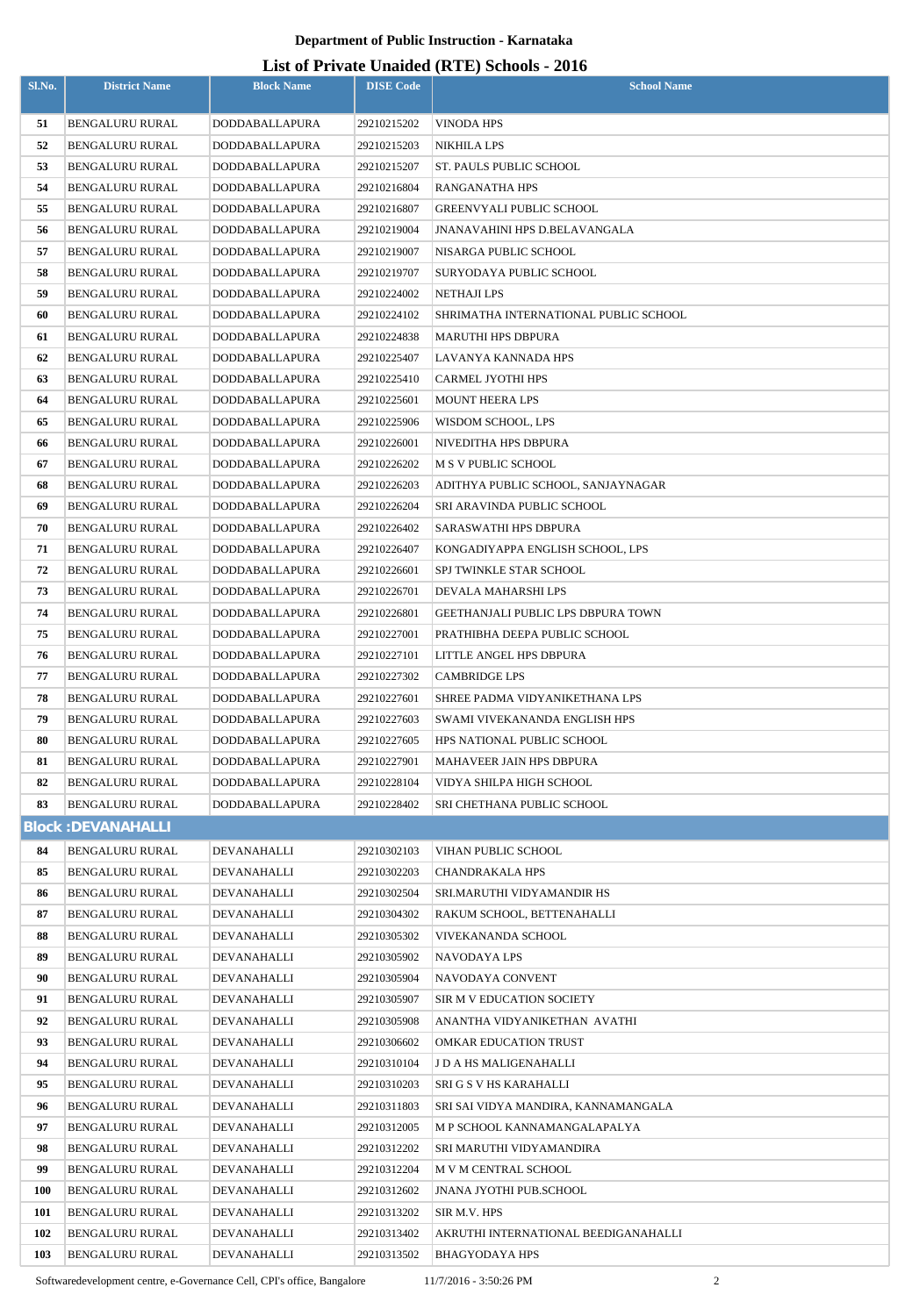#### **List of Private Unaided (RTE) Schools - 2016**

| Sl.No.     | <b>District Name</b>                      | <b>Block Name</b>          | <b>DISE Code</b>           | $\frac{1}{2}$<br><b>School Name</b>                           |
|------------|-------------------------------------------|----------------------------|----------------------------|---------------------------------------------------------------|
|            |                                           |                            |                            |                                                               |
| 104<br>105 | <b>BENGALURU RURAL</b><br>BENGALURU RURAL | DEVANAHALLI<br>DEVANAHALLI | 29210314402                | <b>MARUTHI CONVENT HPS</b><br><b>GNANAJYOTHI VIDYA MANDIR</b> |
| 106        | <b>BENGALURU RURAL</b>                    | DEVANAHALLI                | 29210315503<br>29210316504 | <b>STERLING ENGLISH HPS</b>                                   |
| 107        | <b>BENGALURU RURAL</b>                    | DEVANAHALLI                | 29210316505                | ARUNODAYA HPS                                                 |
| 108        | <b>BENGALURU RURAL</b>                    | DEVANAHALLI                | 29210316509                | SHREE SHARADHA VIDYALAYA, BOODIGERE                           |
| 109        | <b>BENGALURU RURAL</b>                    | DEVANAHALLI                | 29210316703                | <b>SUNRISE PRIMARY SCHOOL</b>                                 |
| 110        | <b>BENGALURU RURAL</b>                    | DEVANAHALLI                | 29210316924                | <b>GNANA DEEPA ACADEMY(R)</b>                                 |
| 111        | <b>BENGALURU RURAL</b>                    | DEVANAHALLI                | 29210316935                | SRI SAI VIDYANIKETHAN BYCHAPURA                               |
| 112        | BENGALURU RURAL                           | DEVANAHALLI                | 29210316937                | SREE KRISHNA PRIMARY AND P U COLLEGE                          |
| 113        | <b>BENGALURU RURAL</b>                    | DEVANAHALLI                | 29210322601                | MATHRU VIDYANIKETHAN, SADAHALLI                               |
| 114        | <b>BENGALURU RURAL</b>                    | DEVANAHALLI                | 29210330502                | AKASH INTERNATIONAL SCHOOL AND P U COLLEGE                    |
| 115        | <b>BENGALURU RURAL</b>                    | DEVANAHALLI                | 29210330602                | SHARADHA PUBLIC SCHOOL                                        |
| 116        | <b>BENGALURU RURAL</b>                    | DEVANAHALLI                | 29210330603                | DEPHODIL LPS DEVANAHALLI TOWN                                 |
| 117        | <b>BENGALURU RURAL</b>                    | DEVANAHALLI                | 29210331103                | KUVEMPU GNANA BANDHARA SCHOOL                                 |
| 118        | <b>BENGALURU RURAL</b>                    | DEVANAHALLI                | 29210331106                | STERLING ENGLISH SCHOOL                                       |
| 119        | <b>BENGALURU RURAL</b>                    | DEVANAHALLI                | 29210331901                | CARMEL ENGLIGH SCHOOL                                         |
| 120        | <b>BENGALURU RURAL</b>                    | DEVANAHALLI                | 29210332302                | <b>SLS SCHOOL OF MODERN WISDOM</b>                            |
| 121        | <b>BENGALURU RURAL</b>                    | DEVANAHALLI                | 29210332601                | OXFORD ENGLISH SCHOOL                                         |
| 122        | <b>BENGALURU RURAL</b>                    | DEVANAHALLI                | 29210332602                | GNANA GANGOTHRI, DEVANAHALLI                                  |
| 123        | <b>BENGALURU RURAL</b>                    | DEVANAHALLI                | 29210332604                | VARNA VIDYALAYA                                               |
| 124        | <b>BENGALURU RURAL</b>                    | DEVANAHALLI                | 29210332605                | SHANTHINIKETHAN PUBLIC SCHOOL                                 |
| 125        | <b>BENGALURU RURAL</b>                    | DEVANAHALLI                | 29210332801                | PRAGATHI HPS                                                  |
| 126        | <b>BENGALURU RURAL</b>                    | DEVANAHALLI                | 29210332804                | <b>JAYCES SCHOOL</b>                                          |
| 127        | <b>BENGALURU RURAL</b>                    | DEVANAHALLI                | 29210333201                | VIJAYA SCHOOL HPS                                             |
| 128        | <b>BENGALURU RURAL</b>                    | DEVANAHALLI                | 29210333202                | <b>EVERGREEN SCHOOL</b>                                       |
| 129        | <b>BENGALURU RURAL</b>                    | DEVANAHALLI                | 29210333601                | <b>ROTARY SCHOOL</b>                                          |
| 130        | <b>BENGALURU RURAL</b>                    | DEVANAHALLI                | 29210333604                | SRIGANDHA LPS                                                 |
| 131        | <b>BENGALURU RURAL</b>                    | DEVANAHALLI                | 29210333701                | MAYA ENGLISH SCHOOL                                           |
| 132        | <b>BENGALURU RURAL</b>                    | DEVANAHALLI                | 29210333801                | SHRINGERI SHARADA HPS                                         |
| 133        | <b>BENGALURU RURAL</b>                    | DEVANAHALLI                | 29210333901                | <b>SHAMSHAD ULLA UHPS</b>                                     |
| 134        | <b>BENGALURU RURAL</b>                    | <b>DEVANAHALLI</b>         | 29210334301                | <b>RUBI HPS ENGLISH</b>                                       |
| 135        | <b>BENGALURU RURAL</b>                    | DEVANAHALLI                | 29210334501                | NANDINI VIDYANIKETHAN HPS                                     |
| 136        | <b>BENGALURU RURAL</b>                    | DEVANAHALLI                | 29210334602                | SHRI NEELAGIRESHWARA PRIMARY SCHOOL                           |
|            | <b>Block: HOSAKOTE</b>                    |                            |                            |                                                               |
| 137        | <b>BENGALURU RURAL</b>                    | HOSAKOTE                   | 29210401003                | RISHI KUL VIDYA PEETA CHIKKA ARALAGERE                        |
| 138        | <b>BENGALURU RURAL</b>                    | HOSAKOTE                   | 29210401508                | SHREE VIDYA ENGLISH SCHOOL                                    |
| 139        | <b>BENGALURU RURAL</b>                    | <b>HOSAKOTE</b>            | 29210401509                | AL-MISBHA ENGLISH SCHOOL                                      |
| 140        | <b>BENGALURU RURAL</b>                    | HOSAKOTE                   | 29210403402                | <b>SUN VALLY PUBLIC SCHOOL</b>                                |
| 141        | <b>BENGALURU RURAL</b>                    | HOSAKOTE                   | 29210404502                | NEW HORIZON SCHOOL                                            |
| 142        | BENGALURU RURAL                           | HOSAKOTE                   | 29210404602                | VINAYAKA HIGH SCHOOL                                          |
| 143        | <b>BENGALURU RURAL</b>                    | HOSAKOTE                   | 29210404804                | YOUNG MIND SCHOOL                                             |
| 144        | BENGALURU RURAL                           | HOSAKOTE                   | 29210405202                | UJJVAL VIDYA MANDIRA                                          |
| 145        | <b>BENGALURU RURAL</b>                    | HOSAKOTE                   | 29210405803                | <b>GREEN VALLEY PRIMARY SCHOOL</b>                            |
| 146        | <b>BENGALURU RURAL</b>                    | HOSAKOTE                   | 29210405805                | SANGAMITRA HPS                                                |
| 147        | <b>BENGALURU RURAL</b>                    | HOSAKOTE                   | 29210405810                | <b>GNANA VIDYA INTERNATIONAL SCHOOL</b>                       |
| 148        | <b>BENGALURU RURAL</b>                    | HOSAKOTE                   | 29210406903                | ARCHANA PRIMARY SCHOOL HPS                                    |
| 149        | <b>BENGALURU RURAL</b>                    | HOSAKOTE                   | 29210409002                | VASANTHI VENUGOPAL THAVAREKERE                                |
| 150        | <b>BENGALURU RURAL</b>                    | HOSAKOTE                   | 29210409003                | LOTUS, TAVAREKERE, HPS                                        |
| 151        | <b>BENGALURU RURAL</b>                    | HOSAKOTE                   | 29210409004                | S M, TAVAREKERE, HPS                                          |
| 152        | <b>BENGALURU RURAL</b>                    | HOSAKOTE                   | 29210411003                | <b>GREENLAND HS</b>                                           |
| 153        | <b>BENGALURU RURAL</b>                    | HOSAKOTE                   | 29210412902                | TAKSHASHILA PRIMARY & HIGH SCHOOL                             |
| 154        | <b>BENGALURU RURAL</b>                    | HOSAKOTE                   | 29210413304                | AL - THAHEEB EDUCATIONAL TRUST                                |
| 155        | <b>BENGALURU RURAL</b>                    | HOSAKOTE                   | 29210414302                | <b>SHARADHA HPS</b>                                           |
| 156        | <b>BENGALURU RURAL</b>                    | HOSAKOTE                   | 29210416302                | DON BOSCO CHOKKAHALLI                                         |

Softwaredevelopment centre, e-Governance Cell, CPI's office, Bangalore 11/7/2016 - 3:50:26 PM 3